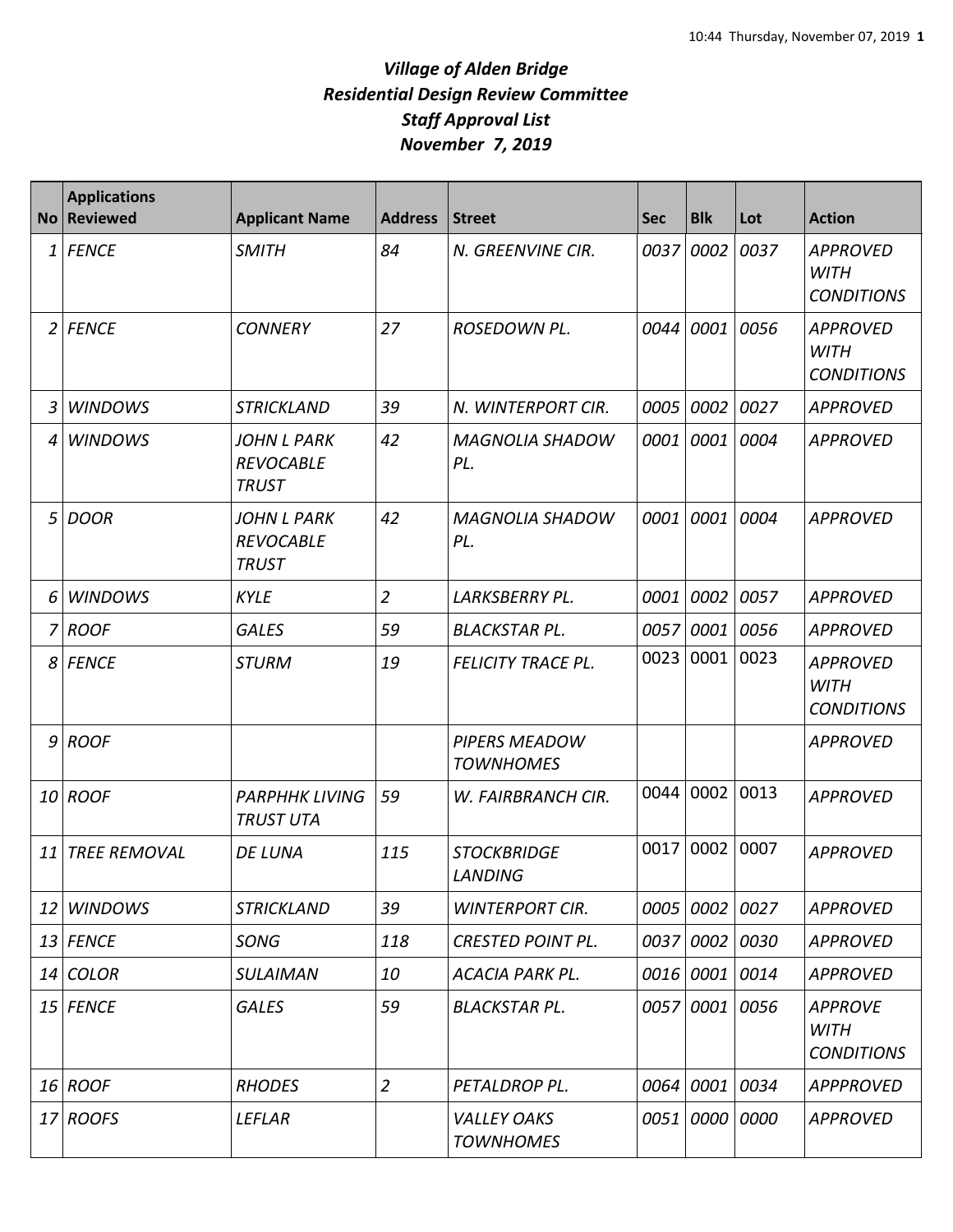| <b>No</b> | <b>Applications</b><br><b>Reviewed</b> | <b>Applicant Name</b>               | <b>Address</b> | <b>Street</b>            | <b>Sec</b> | <b>Blk</b>     | Lot  | <b>Action</b>                                       |
|-----------|----------------------------------------|-------------------------------------|----------------|--------------------------|------------|----------------|------|-----------------------------------------------------|
| 18        | <b>FENCE</b>                           | <b>SHULTZ</b>                       | 11             | ACADIA BRANCH PL.        | 0023       | 0002           | 0003 | <b>APPROVED</b><br><b>WITH</b><br><b>CONDITIONS</b> |
| 19        | <b>FENCE</b>                           | <b>LOWERY</b>                       | 102            | S. BROOKSEDGE CIR.       | 0058       | 0001           | 0008 | <b>APPROVED</b>                                     |
| 20        | <b>FENCE</b>                           | <b>MILLS</b>                        | $\overline{z}$ | TETHERED VINE PL.        | 0014       | 0001           | 0002 | <b>APPROVED</b>                                     |
| 21        | <b>FENCE</b>                           | <b>MCKINLEY</b>                     | 67             | <b>AUBURN PATH DR.</b>   | 0047       | 0001           | 0017 | <b>APPROVED</b>                                     |
| 22        | <b>ROOF</b>                            | <b>PETERSEN</b>                     | 18             | CURRYMEAD PL.            | 0069       | 0001           | 0004 | <b>APPROVED</b>                                     |
| 23        | <b>ROOF</b>                            | <b>JENSEN</b>                       | 30             | <b>MILLPORT DR.</b>      | 0040       | 0004 0021      |      | <b>APPROVED</b>                                     |
| 24        | <b>STORAGE UNIT</b>                    | CALDWELL                            | 91             | N. AUBURN PATH DR.       | 0047       | 0001           | 0023 | <b>APPROVED</b>                                     |
| 25        | <b>WINDOWS</b>                         | PLOWMAN                             | 175            | W. GREYWING CIR.         | 0006       | 0003           | 0010 | <b>APPROVED</b>                                     |
| 26        | <b>DOOR</b>                            | <b>WEST</b>                         | 11             | <b>LEAF SPRING PL.</b>   | 0010       | 0003           | 0033 | <b>APPROVED</b>                                     |
| 27        | <b>ROOF</b>                            | <b>BISSAILLON</b>                   | 178            | <b>BURGUNDY VINE CT.</b> | 0075       | 0001           | 0009 | <b>APPROVED</b>                                     |
| 28        | <b>FENCE</b>                           | <b>RUBIO</b>                        | 235            | W. STEDHILL LOOP         | 0099       | 0002           | 0004 | <b>APPROVED</b>                                     |
| 29        | PAVING                                 | <b>RUBIO</b>                        | 235            | W. STEDHILL LOOP         | 0099       | 0002           | 0004 | <b>APPROVED</b>                                     |
| 30        | <b>FENCE</b>                           | <b>ROGERS PHIPPS</b>                | 142            | <b>LATTICE GATE ST.</b>  | 0034       | 0002           | 0004 | <b>APPROVED</b>                                     |
| 31        | <b>TREE REMOVAL</b>                    | <b>DORI</b>                         | 246            | N. WALDEN ELMS CIR.      | 0042       | 0001           | 0005 | <b>APPROVED</b><br><b>WITH</b><br><b>CONDITONS</b>  |
| 32        | <b>FENCE</b>                           | <b>COLEMAN</b>                      | 14             | <b>SPOONER RIDGE CT.</b> | 0017       | 0001           | 0019 | <b>APPROVED</b>                                     |
| 33        | <b>COLOR</b>                           | <b>LEASE LIVING</b><br><b>TRUST</b> | 19             | <b>REDLAND PL.</b>       | 0036       | 0001           | 0043 | <b>APPROVED</b>                                     |
|           | 34 ROOF                                | <b>BURDICK</b>                      | 82             | <b>SUNLIT GROVE ST.</b>  |            | 0035 0002 0019 |      | <b>APPROVED</b>                                     |
| 35        | <b>WINDOWS</b>                         | <b>BURDICK</b>                      | 82             | <b>SUNLIT GROVE ST.</b>  |            | 0035 0002 0019 |      | <b>APPROVED</b>                                     |
| 36        | <b>COLOR</b>                           | <b>MORIARTY</b>                     | $\overline{3}$ | <b>HARPSTONE PL.</b>     |            | 0010 0003 0010 |      | <b>APPROVED</b>                                     |
|           | 37 FENCE                               | <b>MORIARTY</b>                     | 3              | <b>HARPSTONE PL.</b>     |            | 0010 0003 0010 |      | <b>APPROVED</b>                                     |
| 38        | <b>COLOR</b>                           | <b>DAVENPORT</b>                    | $\overline{2}$ | E. COTTAGE GREEN ST.     |            | 0035 0004 0001 |      | <b>APPROVED</b>                                     |
| 39        | <b>COLOR</b>                           | <b>BREDEHOFT</b>                    | 10             | E. COTTAGE GREEN ST.     |            | 0035 0004 0003 |      | <b>APPROVED</b>                                     |
| 40        | <b>WOOD DECK</b>                       | <b>GILCHRIST</b>                    | 58             | <b>GAS LIGHT PL.</b>     |            | 0026 0001 0092 |      | <b>APPROVED</b>                                     |
| 41        | PERGOLA                                | <b>GILCHRIST</b>                    | 58             | GAS LIGHT PL.            |            | 0026 0001 0092 |      | <b>APPROVED</b><br><b>WITH</b><br><b>CONDITIONS</b> |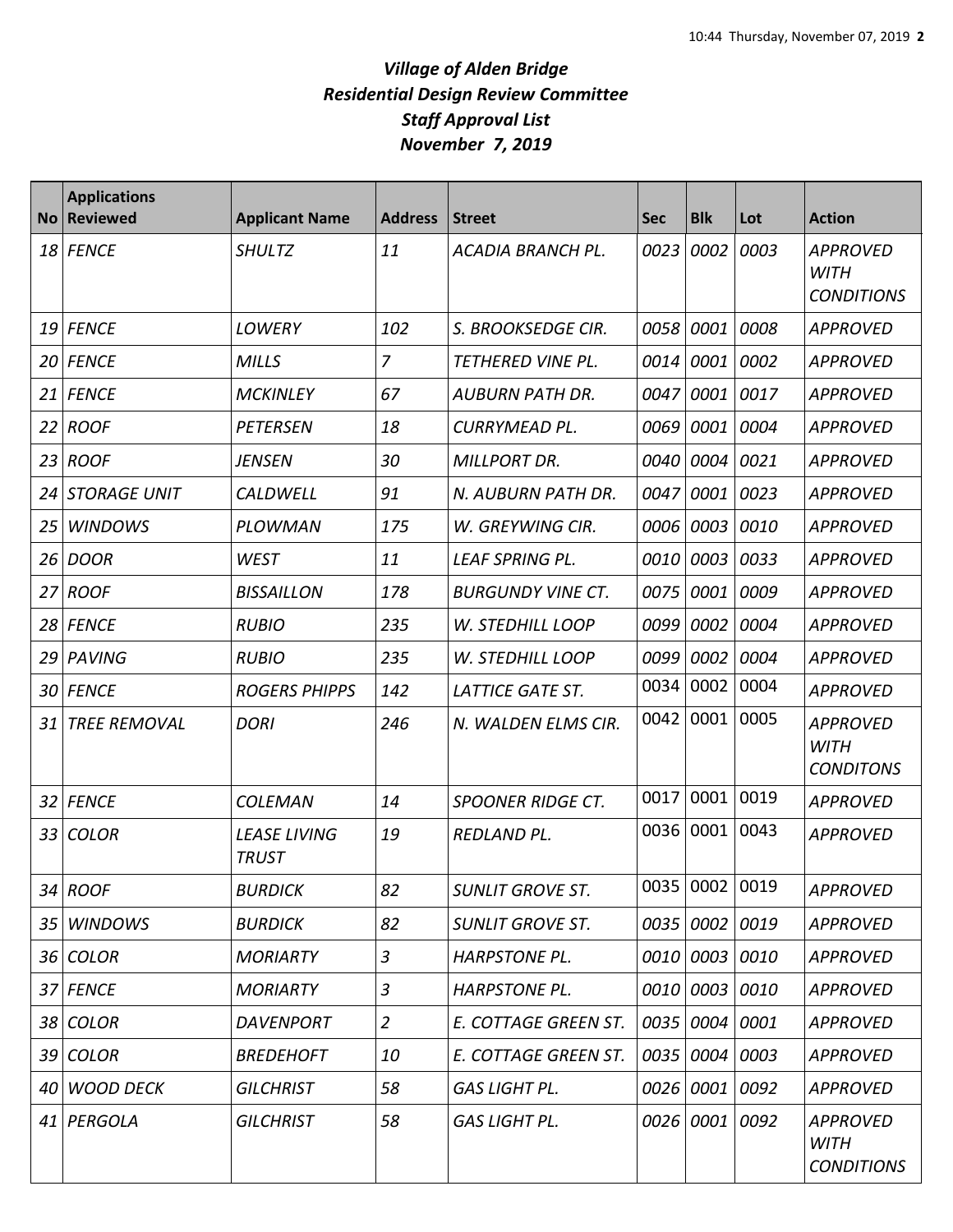| <b>No</b> | <b>Applications</b><br><b>Reviewed</b> | <b>Applicant Name</b> | <b>Address</b> | <b>Street</b>                   | <b>Sec</b> | <b>Blk</b>     | Lot  | <b>Action</b>                                       |
|-----------|----------------------------------------|-----------------------|----------------|---------------------------------|------------|----------------|------|-----------------------------------------------------|
| 42        | <b>TREE REMOVAL</b>                    | <b>BISSAILLON</b>     | 178            | <b>BURGUNDY VINE CT.</b>        | 0075       | 0001           | 0009 | <b>APPROVED</b><br><b>WITH</b><br><b>CONDITIONS</b> |
| 43        | <b>FENCE</b>                           | LOLIO                 | 107            | <b>N. CRISP MORNING</b><br>CIR. | 0093       | 0001           | 0038 | <b>APPROVED</b><br><b>WITH</b><br><b>CONDITONS</b>  |
| 44        | <b>FENCE</b>                           | <b>KUETTEL</b>        | 10             | <b>SPOONER RIDGE CT.</b>        | 0017       | 0001           | 0020 | <b>APPROVED</b>                                     |
| 45        | <b>FENCE</b>                           | <b>VETTER</b>         | 18             | <b>SPOONER RIDGE CT.</b>        | 0017       | 0001           | 0018 | <b>APPROVED</b>                                     |
| 46        | <b>FIREPLACE</b>                       | <b>DURHAM</b>         | $\overline{2}$ | LANCEPINE PL.                   |            | 0056 0003      | 0022 | <b>APPROVED</b><br><b>WITH</b><br><b>CONDITIONS</b> |
| 47        | <b>SUMMER KITCHEN</b>                  | <b>DURHAM</b>         | $\overline{2}$ | <b>LANCEPINE PL.</b>            |            | 0056 0003      | 0022 | <b>APPROVED</b><br><b>WITH</b><br><b>CONDITIONS</b> |
| 48        | <b>WATER JETS</b>                      | <b>DURHAM</b>         | $\overline{2}$ | <b>LANCEPINE PL.</b>            |            | 0056 0003      | 0022 | <b>APPROVED</b><br><b>WITH</b><br><b>CONDITIONS</b> |
| 49        | PERGOLA                                | <b>PRATTS</b>         | 26             | SHELLBARK PL.                   |            | 0058 0001      | 0036 | <b>APPROVED</b><br><b>WITH</b><br><b>CONDITIONS</b> |
| 50        | WALL                                   | <b>PRATTS</b>         | 26             | SHELLBARK PL.                   |            | 0058 0001      | 0036 | <b>APPROVED</b><br><b>WITH</b><br><b>CONDITIONS</b> |
| 51        | <b>PAVERS</b>                          | <b>PRATTS</b>         | 26             | SHELLBARK PL.                   |            | 0058 0001      | 0036 | <b>APPROVED</b><br><b>WITH</b><br><b>CONDITIONS</b> |
| 52        | <b>ARTIFICIAL TURF</b>                 | <b>PRATTS</b>         | 26             | SHELLBARK PL.                   |            | 0058 0001 0036 |      | <b>APPROVED</b>                                     |
| 53        | <b>SUMMER KITCHEN</b>                  | <b>PRATTS</b>         | 26             | SHELLBARK PL.                   |            | 0058 0001      | 0036 | <b>APPROVED</b><br><b>WITH</b><br><b>CONDITIONS</b> |
| 54        | <b>FENCE</b>                           | <b>RUFFER</b>         | 19             | <b>CRESTED POINT PL.</b>        |            | 0037 0002 0019 |      | <b>APPROVED</b><br><b>WITH</b><br><b>CONDITIONS</b> |
|           | 55 ROOF                                | <b>FREYOU</b>         | 23             | REDLAND PL.                     |            | 0036 0001 0042 |      | <b>APPROVED</b>                                     |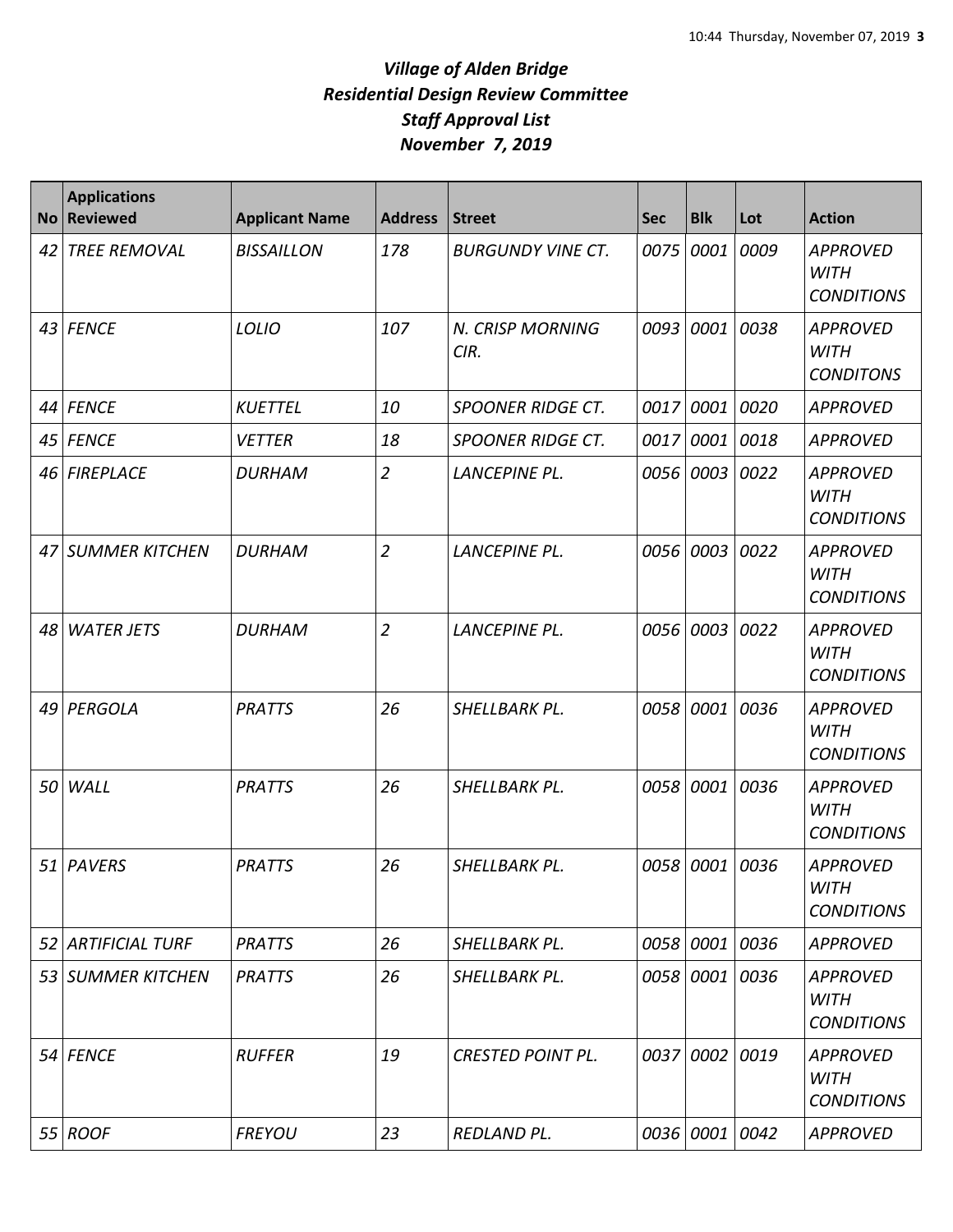| <b>No</b> | <b>Applications</b><br><b>Reviewed</b> | <b>Applicant Name</b> | <b>Address</b> | <b>Street</b>             | <b>Sec</b> | <b>Blk</b>     | Lot  | <b>Action</b>                                       |
|-----------|----------------------------------------|-----------------------|----------------|---------------------------|------------|----------------|------|-----------------------------------------------------|
|           | 56 GAZEBO                              | <b>HELFERICH</b>      | 15             | <b>COACHMAN RIDGE PL</b>  | 0070       | 0001           | 0012 | <b>APPROVED</b><br><b>WITH</b><br><b>CONDITIONS</b> |
| 57        | <b>TREE REMOVAL</b>                    | <b>HELFERICH</b>      | 15             | <b>COACHMAN RIDGE PL</b>  | 0070       | 0001           | 0012 | APPROVED                                            |
| 58        | <b>FRONT DOOR</b>                      | <b>WORKMAN</b>        | 3              | CINNAMON TEAL PL.         | 0001       | 0003           | 0021 | <b>APPROVED</b>                                     |
|           | 59 ROOF                                | <b>BUERKERT</b>       | 111            | E. WHISTLERS BEND<br>CIR. | 0081       | 0002           | 0010 | <b>APPROVED</b>                                     |
| 60        | <b>ROOF</b>                            | <b>CRONIN</b>         | 31             | PINE ISLAND PL.           | 0036       | 0003           | 0027 | <b>APPROVED</b>                                     |
| 61        | <b>PAVING</b>                          | <b>CURVEY</b>         | 307            | <b>SENTRY MAPLE PL</b>    | 0088       | 0001           | 0007 | <b>APPROVED</b>                                     |
| 62        | <b>FENCE</b>                           | <b>VIKTORIN</b>       | 139            | <b>GOLDENVINE CIR</b>     | 0065       | 0002           | 0003 | <b>APPROVED</b>                                     |
| 63        | <b>ROOF</b>                            | <b>GROGAN</b>         | 42             | <b>GLADE BANK PL.</b>     | 0006       | 0003           | 0038 | <b>APPROVED</b>                                     |
| 64        | <b>ROOF</b>                            | <b>SENULES</b>        | 58             | N. GREENVINE CIR.         | 0037       | 0002           | 0044 | <b>APPROVED</b>                                     |
|           | 65 <i>POOL</i>                         | <b>INNERST</b>        | 15             | <b>GABLED PINES PL.</b>   | 0045       | 0001           | 0027 | <b>APPROVED</b><br><b>WITH</b><br><b>CONDITIONS</b> |
|           | 66 PATIO COVER                         | <b>INNERST</b>        | 15             | <b>GABLED PINES PL.</b>   | 0045       | 0001           | 0027 | <b>APPROVED</b><br><b>WITH</b><br><b>CONDITIONS</b> |
| 67        | SUMMER KITCHEN                         | <b>INNERST</b>        | 15             | <b>GABLED PINES PL.</b>   | 0045       | 0001           | 0027 | <b>APPROVED</b><br><b>WITH</b><br><b>CONDITIONS</b> |
| 68        | FIREPLACE                              | <b>INNERST</b>        | 15             | <b>GABLED PINES PL.</b>   | 0045       | 0001           | 0027 | <b>APPROVED</b><br><b>WITH</b><br><b>CONDITIONS</b> |
|           | 69 ROOF                                | <b>MORITZ</b>         | 14             | <b>GUINEVERE PL.</b>      |            | 0074 0001 0023 |      | <b>APPROVED</b>                                     |
|           | 70 FENCE                               | <b>PONZI</b>          | 118            | E. FAIRBRANCH CIR.        | 0044       | 0001 0006      |      | <b>APPROVED</b><br><b>WITH</b><br><b>CONDITIONS</b> |
| 71        | <b>SUMMER KITCHEN</b>                  | LACY                  | 19             | PINE ISLAND PL.           |            | 0036 0003 0024 |      | <b>APPROVED</b><br><b>WITH</b><br><b>CONDITIONS</b> |
|           | 72 SHUTTER WALL                        | LACY                  | 19             | PINE ISLAND PL.           |            | 0036 0003 0024 |      | APPROVED                                            |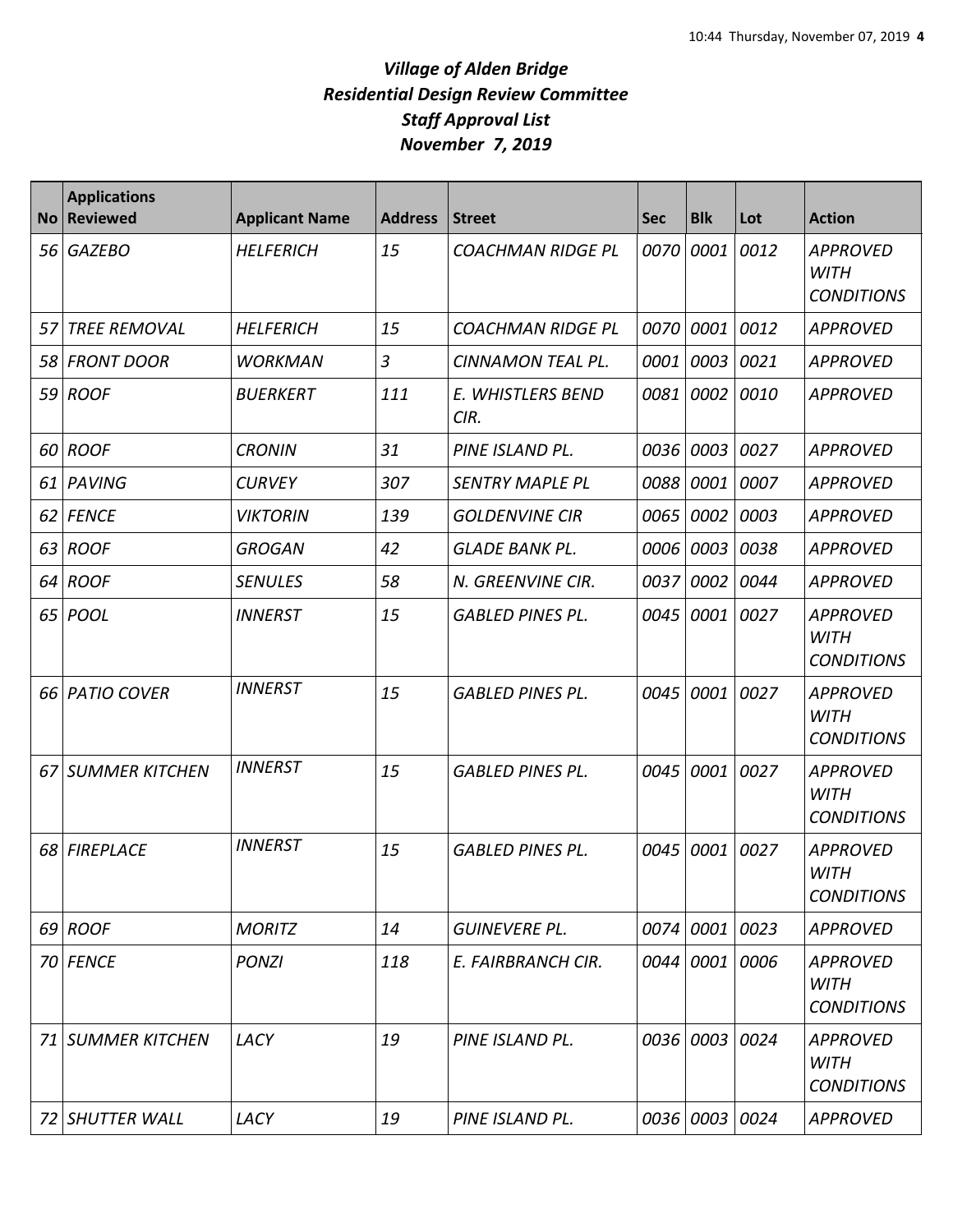| <b>No</b> | <b>Applications</b><br><b>Reviewed</b> | <b>Applicant Name</b> | <b>Address</b> | Street                             | <b>Sec</b> | <b>Blk</b>     | Lot  | <b>Action</b>                                        |
|-----------|----------------------------------------|-----------------------|----------------|------------------------------------|------------|----------------|------|------------------------------------------------------|
| 73        | <b>PLAY STRUCTURE</b>                  | <b>INNERST</b>        | 15             | <b>GABLED PINES PL.</b>            | 0045       | 0001           | 0027 | <b>APPROVED</b><br><b>WITH</b><br><b>CONDITIONS</b>  |
| 74 I      | <b>FENCE</b>                           | <b>DILLINGHAM</b>     | $\mathfrak{Z}$ | <b>NOBLE BEND PL.</b>              | 0049       | 0001           | 0042 | <b>APPROVED</b><br><b>WITH</b><br><b>CONDITIONS</b>  |
| 75        | <b>FENCE</b>                           | <b>HYUN LEE</b>       | $\overline{7}$ | <b>NOBLE BEND PL.</b>              | 0049       | 0001           | 0043 | <b>APPROVED</b><br><b>WITH</b><br><b>CONDITIONS</b>  |
| 76        | <b>GENERATOR</b>                       | <b>HEESE</b>          | 19             | <b>ROCKLEDGE DR.</b>               | 0063       | 0002           | 0005 | <b>APPROVED</b><br><b>WITH</b><br><b>CONDITIONS</b>  |
| 77        | <b>COLOR</b>                           | <b>SCHMIDT</b>        | 98             | W. NIGHT HERON PL.                 | 0002       | 0001           | 0014 | <b>APPROVED</b>                                      |
| 78        | <b>TREE REMOVAL</b>                    | <b>GOODMAN IV</b>     | $\overline{7}$ | E. SIENNA PL.                      | 0030       | 0001           | 0008 | <b>APPROVED</b>                                      |
| 79        | <b>FENCE</b>                           | <b>PICKERT</b>        | 23             | <b>KEELROCK PL.</b>                | 0050       | 0001           | 0105 | <b>APPROVED</b><br><b>WITH</b><br><b>CONDITIONS</b>  |
| 80        | <b>FENCE</b>                           | <b>WILSON</b>         | 3              | CHURCHDALE PL.                     | 0007       | 0001           | 0034 | <b>APPROVED</b><br><b>WITH</b><br><b>CONDITIONS</b>  |
| 81        | <b>TREE REMOVAL</b>                    | <b>BUERKERT</b>       | 111            | <b>WHISTELERS BEND CIR.</b>        | 0081       | 0002           | 0010 | <b>APPROVED</b><br><b>WITH</b><br><b>CONDITIONS</b>  |
| 82        | <b>TREE REMOVAL</b>                    | PASCARELLA            | 3              | S. HAWTHORNE<br><b>HOLLOW CIR.</b> |            | 0086 0002 0028 |      | <b>APPROVED</b><br><b>WITH</b><br><b>CONDITIONS</b>  |
| 83        | <b>TREE REMOVAL</b>                    | <b>SHAN</b>           | 26             | <b>BLUFF CREEK PL.</b>             |            | 0073 0002 0007 |      | <b>APPROVED</b><br><b>WITH</b><br><b>CONDITONS</b>   |
|           | 84 FENCE                               | <b>ONEILL</b>         | 184            | <b>BRISTOL BEND CIR.</b>           |            | 0008 0003 0023 |      | <b>APPROAVED</b><br><b>WITH</b><br><b>CONDITIONS</b> |
|           | 85 <i>POOL</i>                         | <b>TEMPLET</b>        | 19             | <b>IVY GARDEN ST.</b>              |            | 0055 0003 0022 |      | <b>APPROVED</b><br><b>WITH</b><br><b>CONDITIONS</b>  |